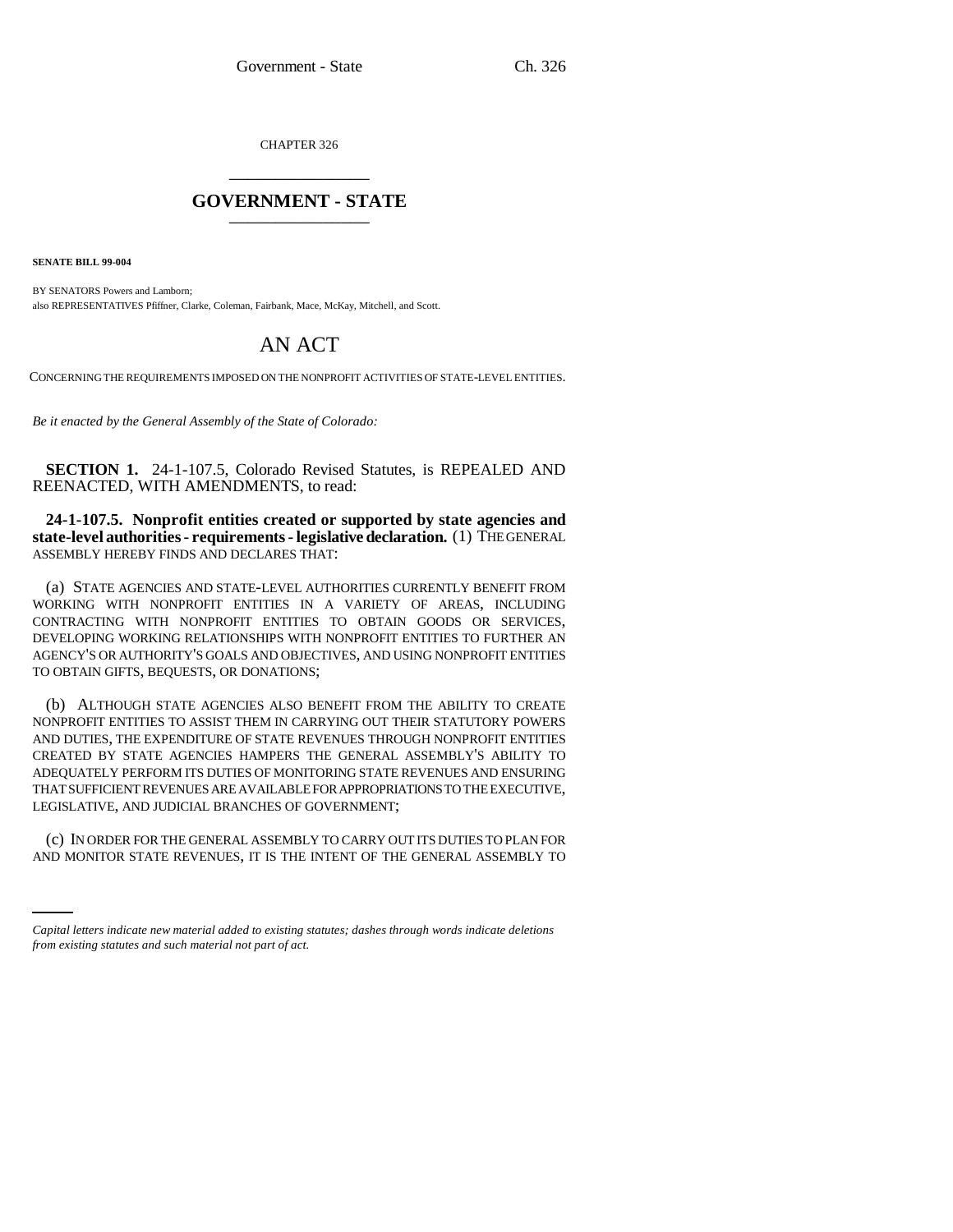ESTABLISH SPECIFIC STATUTORY REQUIREMENTS FOR THE CREATION OF NONPROFIT ENTITIES BY STATE AGENCIES TO PERFORM THEIR STATUTORY POWERS AND DUTIES AND TO ESTABLISH ACCOUNTABILITY REQUIREMENTS FOR CERTAIN NONPROFIT ENTITIES FORMED FOR THE BENEFIT OF STATE AGENCIES; AND

(d) IT IS THE FURTHER INTENT OF THE GENERAL ASSEMBLY TO:

(I) MONITOR THE CREATION OF NONPROFIT ENTITIES BY STATE-LEVEL AUTHORITIES WHERE THE CREATION OF SUCH ENTITIES COULD AFFECT THE PURPOSE FOR WHICH SUCH AUTHORITIES WERE ESTABLISHED BY IMPOSING SPECIFIC REPORTING REQUIREMENTS UPON THOSE AUTHORITIES INTENDING TO CREATE SUCH ENTITIES; AND

(II) RETAIN THE LAWS APPLICABLE TO THE SEPARATE IDENTITY OF NONPROFIT ENTITIES CREATED BY OR ON BEHALF OF STATE AGENCIES.

(2) (a) (I) EXCEPT AS OTHERWISE PROVIDED IN SUBSECTION (3) OF THIS SECTION, COMMENCING JULY 1, 1999, NO STATE AGENCY OR EMPLOYEE OR AGENT ACTING ON BEHALF OF SUCH AGENCY SHALL ESTABLISH A NONPROFIT ENTITY WITHOUT SPECIFIC STATUTORY AUTHORITY IF:

(A) THE PURPOSE OF ESTABLISHING A NONPROFIT ENTITY IS TO CARRY OUT THE GOVERNMENTAL FUNCTIONS OF THE STATE AGENCY; AND

(B) THE STATE AGENCY OR AN EMPLOYEE OR AGENT ACTING ON BEHALF OF SUCH AGENCY HAS ACTUAL CONTROL OVER THE MANAGEMENT AND INTERNAL OPERATIONS OF THE NONPROFIT ENTITY.

(II) THE PROVISIONS OF THIS PARAGRAPH (a) SHALL NOT LIMIT:

(A) THE OFFICE OF THE GOVERNOR;

(B) STATE-SUPPORTED INSTITUTIONS OF HIGHER EDUCATION FROM USING NONPROFIT ENTITIES, SUCH AS FOUNDATIONS, INSTITUTES, OR SIMILAR ORGANIZATIONS, AS AUTHORIZED IN SECTION 23-5-112, C.R.S.;

(C) STATE-SUPPORTED INSTITUTIONS OF HIGHER EDUCATION FROM ISSUING REVENUE BONDS OR PLEDGING REVENUES AS AUTHORIZED IN SECTIONS 23-5-102, 23-5-103, 23-70-107, AND 23-70-108, C.R.S.;

(D) THE COLORADO EDUCATIONAL AND CULTURAL FACILITIES AUTHORITY FROM FINANCING FACILITIES AND CAPITAL EXPENDITURES OR REFUNDING OR REFINANCING OUTSTANDING INDEBTEDNESS AS AUTHORIZED IN SECTIONS 23-15-107 TO 23-15-110, C.R.S.; AND

(E) STATE-SUPPORTED INSTITUTIONS OF HIGHER EDUCATION FROM CREATING OR USING NONPROFIT ENTITIES TO ISSUE OBLIGATIONS FOR OR ASSIST IN THE FINANCING OF CAPITAL EXPENDITURES ON BEHALF OF OR FOR THE BENEFIT OF SUCH INSTITUTIONS.

(b) NO LATER THAN SEPTEMBER 1, 1999, EACH STATE AGENCY SHALL PROVIDE TO THE STATE AUDITOR A LIST OF ALL NONPROFIT ENTITIES IN EXISTENCE ON JULY 1, 1999, THAT WERE ESTABLISHED BY THE STATE AGENCY OR AN EMPLOYEE OR AGENT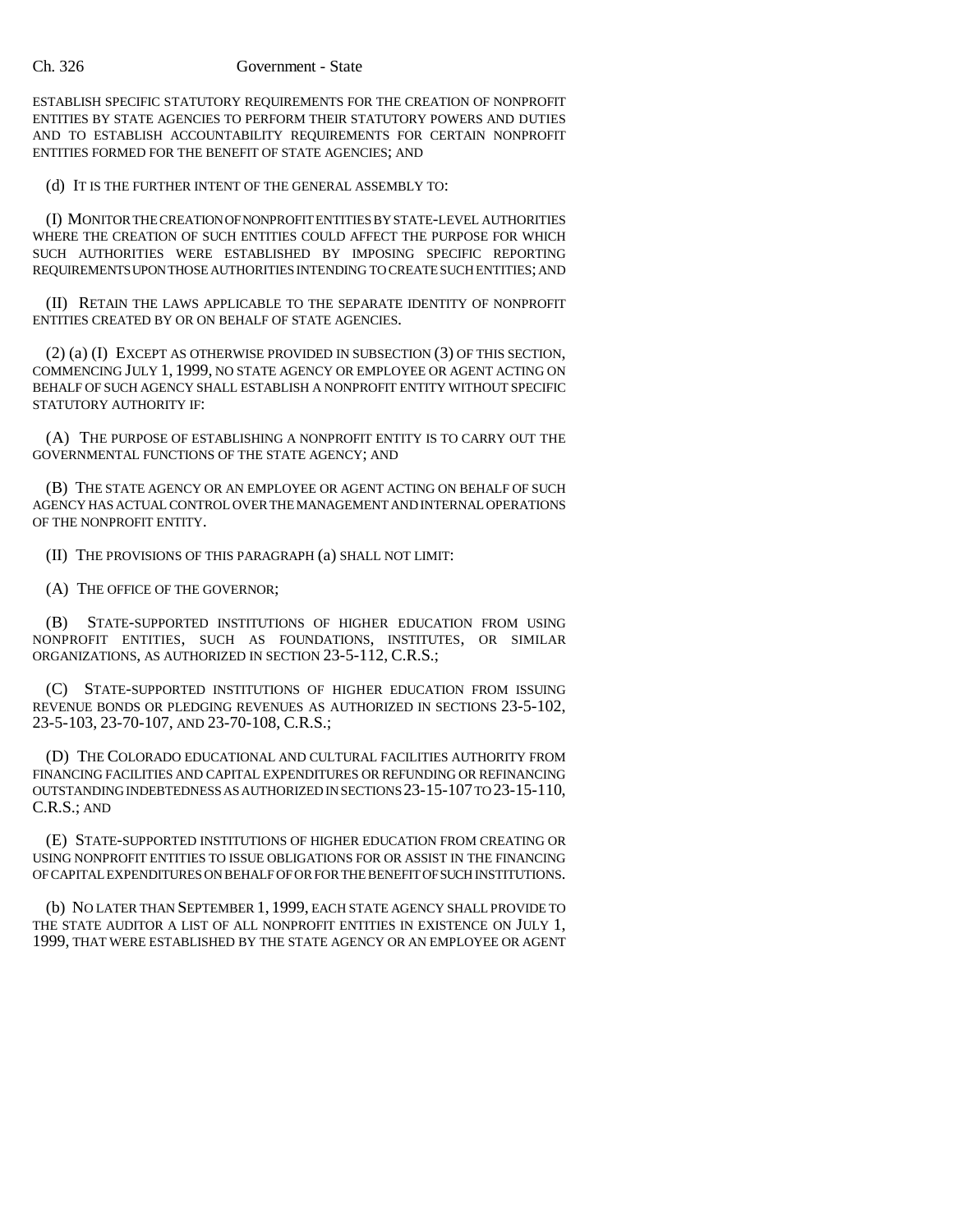ACTING ON BEHALF OF SUCH AGENCY AND THAT MEET THE CRITERIA SET FORTH IN SUB-SUBPARAGRAPHS (A) AND (B) OF SUBPARAGRAPH (I) OF PARAGRAPH (a) OF THIS SUBSECTION (2), ALONG WITH A COPY OF EACH NONPROFIT ENTITY'S MOST RECENT ANNUAL AUDIT REPORT OR, IF SUCH ENTITY HAS NOT BEEN AUDITED, THE ENTITY'S MOST RECENT ANNUAL FINANCIAL STATEMENT.

(c) THE PROVISIONS OF THIS SUBSECTION (2) DO NOT APPLY TO:

(I) THE COLORADO ADVANCED TECHNOLOGY INSTITUTE COMMISSION;

(II) ANY NONPROFIT CORPORATION CREATED BY THE BOARD OF REGENTS OF THE UNIVERSITY OF COLORADO PURSUANT TO SECTION 23-20-114 (2), C.R.S.; OR

(III) ANY PRIVATE NONPROFIT CORPORATION CREATED BY ANY STATE-SUPPORTED INSTITUTION OF HIGHER EDUCATION, AS AUTHORIZED UNDER SECTION 23-5-121, C.R.S., FOR THE PURPOSE OF DEVELOPING DISCOVERIES AND TECHNOLOGY RESULTING FROM SCIENCE AND TECHNOLOGY RESEARCH AT SUCH INSTITUTION OF HIGHER EDUCATION.

(3) COMMENCING JULY 1, 1999, A STATE-SUPPORTED INSTITUTION OF HIGHER EDUCATION INTENDING TO ESTABLISH A NONPROFIT ENTITY THAT WOULD OTHERWISE REQUIRE SPECIFIC STATUTORY AUTHORITY UNDER PARAGRAPH (a) OF SUBSECTION (2) OF THIS SECTION MAY SEEK, IN LIEU OF OBTAINING SUCH AUTHORITY, APPROVAL FOR THE ESTABLISHMENT OF THE NONPROFIT ENTITY FROM THE COLORADO COMMISSION ON HIGHER EDUCATION.

(4) (a) (I) EXCEPT AS OTHERWISE PROVIDED IN SECTIONS 23-5-112 (3) AND 23-5-121,C.R.S., SUBPARAGRAPH (II) OF THIS PARAGRAPH (a), AND PARAGRAPH (b) OF THIS SUBSECTION (4), ANY NONPROFIT ENTITY CREATED BY OR ON BEHALF OF A STATE AGENCY UNDER PARAGRAPH (a) OF SUBSECTION (2) OF THIS SECTION OR SUBSECTION (3) OF THIS SECTION AND ANY NONPROFIT ENTITIES REPORTED UNDER PARAGRAPH (b) OF SUBSECTION (2) OF THIS SECTION SHALL BE SUBJECT TO AN ANNUAL AUDIT BY THE STATE AUDITOR OR HIS OR HER DESIGNEE AS REQUIRED FOR STATE AGENCIES UNDER SECTION 2-3-103 (1), C.R.S.

(II) THE PROVISIONS OF THIS PARAGRAPH (a) DO NOT APPLY TO ANY NONPROFIT CORPORATION CREATED BY THE BOARD OF REGENTS OF THE UNIVERSITY OF COLORADO PURSUANT TO SECTION 23-20-114 (2), C.R.S.

(b) IF ANY NONPROFIT ENTITY, CREATED FOR THE SOLE BENEFIT OF ONE OR MORE STATE-SUPPORTED INSTITUTIONS OF HIGHER EDUCATION, ISSUES OBLIGATIONS TO FINANCE CAPITAL EXPENDITURES FOR THE BENEFIT OF THE INSTITUTION OR INSTITUTIONS AND PLEDGES PAYMENTS TO BE RECEIVED FROM THE INSTITUTION OR INSTITUTIONS IN REPAYMENT OF SUCH OBLIGATIONS, SUCH CAPITAL FINANCING ACTIVITIES ARE SUBJECT TO THE SAME AUDIT REQUIREMENTS IMPOSED FOR GIFTS AND BEQUESTS RECEIVED BY A NONPROFIT ENTITY UNDER SECTION 23-5-112 (3), C.R.S.

(5) (a) (I) EXCEPT AS PROVIDED IN SUBPARAGRAPH (II) OF THIS PARAGRAPH (a), BEGINNING JULY 1, 1999, EACH STATE-LEVEL AUTHORITY INTENDING TO CREATE OR PARTICIPATE IN THE CREATION OF A NONPROFIT ENTITY SHALL FILE A STATEMENT WITH THE STATE AUDITOR REGARDING ITS INTENT TO CREATE SUCH ENTITY. THE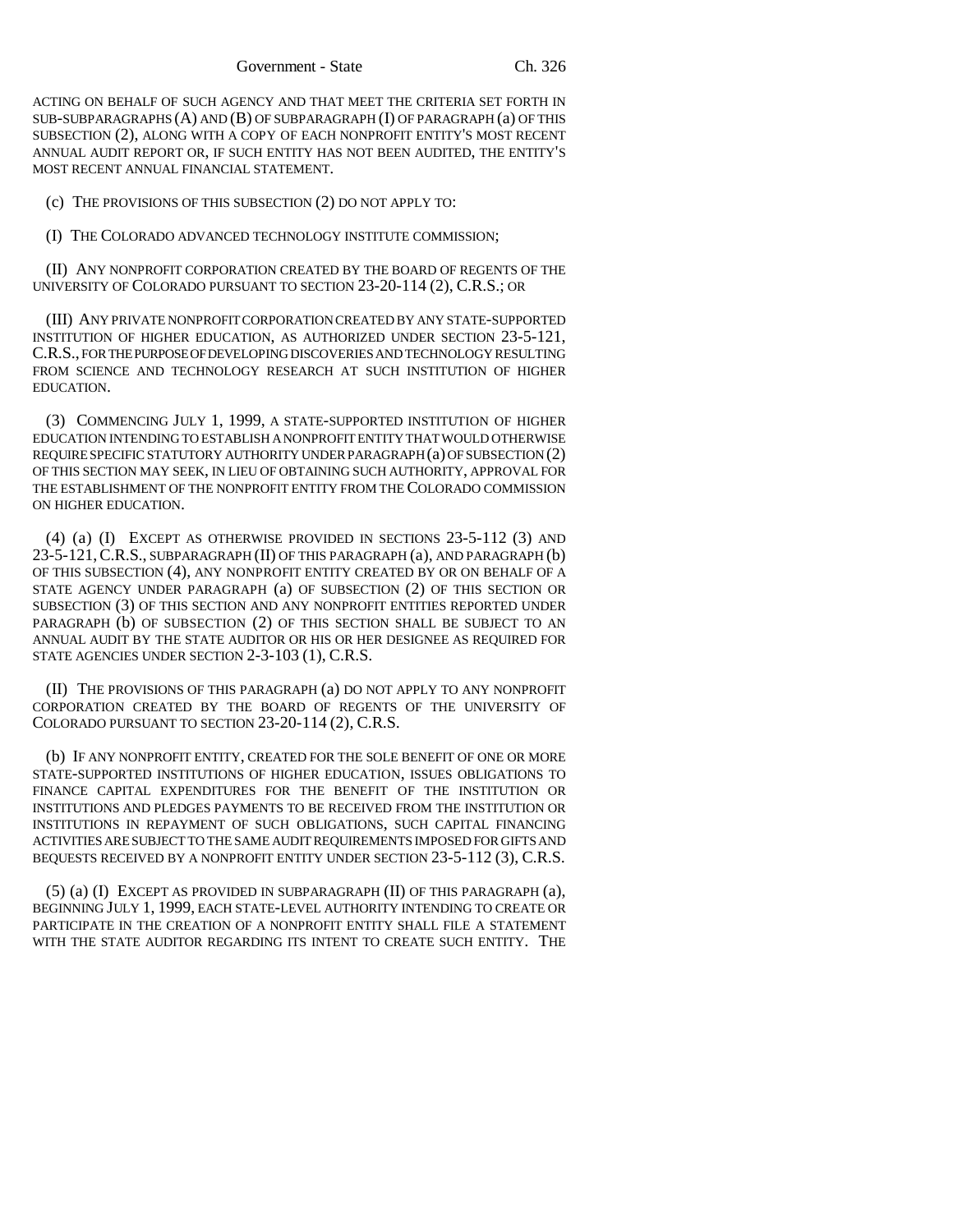## Ch. 326 Government - State

STATEMENT SHALL INCLUDE INFORMATION ABOUT THE PURPOSE AND USE OF THE NONPROFIT ENTITY. THE STATE-LEVEL AUTHORITY SHALL FILE SUCH STATEMENT AT LEAST THIRTY DAYS PRIOR TO THE INCORPORATION OF THE NONPROFIT ENTITY.

(II) FOR PURPOSES OF THE REQUIREMENTS SPECIFIED IN THIS PARAGRAPH (a), THE OFFICE OF THE GOVERNOR, THE UNIVERSITY OF COLORADO HOSPITAL AUTHORITY, CREATED IN PART 5 OF ARTICLE 21 OF TITLE 23, C.R.S., AND THE DENVER HEALTH AND HOSPITAL AUTHORITY CREATED IN PART 1 OF ARTICLE 29 OF TITLE 25, C.R.S., SHALL NOT BE REQUIRED TO PROVIDE NOTICE OF ITS INTENT TO CREATE A NONPROFIT ENTITY OR TO DISCLOSE ANY INFORMATION RELATING TO THE MODIFICATION, INITIATION, OR CESSATION OF PATIENT CARE PROGRAMS IF THE DISCLOSURE OF SUCH INFORMATION WOULD GIVE AN UNFAIR COMPETITIVE OR BARGAINING ADVANTAGE TO ANY PERSON OR ENTITY.

(b) FOR FISCAL YEARS ENDING AFTER JUNE 30, 1999, EACH STATE-LEVEL AUTHORITY SHALL REPORT THE ANNUAL FINANCIAL ACTIVITIES OF ANY NONPROFIT ENTITY IT HAS CREATED IN CONJUNCTION WITH THE FILING OF ITS ANNUAL FINANCIAL AUDIT REPORT WITH THE STATE AUDITOR AS REQUIRED UNDER SECTION 29-1-603, C.R.S. THE REPORTING OF SUCH FINANCIAL ACTIVITIES MAY BE A PART OF THE AUDITED FINANCIAL STATEMENTS IF THE FINANCIAL ACTIVITIES ARE SEPARATELY IDENTIFIED OR THE REPORTING MAY BE PERFORMED SEPARATELY.

(6) (a) EXCEPT AS PROVIDED IN THIS SECTION OR OTHER APPLICABLE LAW, ANY NONPROFIT ENTITY SUPPORTED BY OR ESTABLISHED BY OR ON BEHALF OF A STATE AGENCY SHALL NOT BE AN AGENCY OR DEPARTMENT OF STATE GOVERNMENT AND SHALL NOT BE SUBJECT TO ANY PROVISIONS OF LAW AFFECTING ONLY GOVERNMENTAL OR PUBLIC ENTITIES. THE STATE OF COLORADO OR THE APPLICABLE STATE AGENCY SHALL NOT BE HELD RESPONSIBLE FOR ANY DEBT OR LIABILITY INCURRED BY ANY NONPROFIT ENTITY SUPPORTED BY OR ESTABLISHED BY OR ON BEHALF OF A STATE AGENCY, EXCEPT AS OTHERWISE PROVIDED BY LAW.

(b) THE PROVISIONS OF THIS SUBSECTION (6) SHALL APPLY TO ANY NONPROFIT ENTITY SUPPORTED BY OR CREATED BY OR ON BEHALF OF A STATE AGENCY REGARDLESS OF WHETHER SUCH ENTITY IS SUBJECT TO THE REQUIREMENTS SPECIFIED IN THIS SECTION.

## (7) FOR PURPOSES OF THIS SECTION:

(a) "NONPROFIT ENTITY" MEANS A NONPROFIT CORPORATION CREATED UNDER THE "COLORADO REVISED NONPROFIT CORPORATION ACT", ARTICLES 121 TO 137 OF TITLE 7, C.R.S. "NONPROFIT ENTITY" MAY INCLUDE, BUT IS NOT LIMITED TO, A CORPORATION, A PARTNERSHIP, A JOINT VENTURE, A FOUNDATION, AND AN INSTITUTE.

(b) "STATE AGENCY" MEANS AN AGENCY AS DEFINED IN SECTION 24-3-101 OR AN INSTITUTION OF HIGHER EDUCATION.

(c) "STATE-LEVEL AUTHORITY" MEANS A SPECIAL PURPOSE AUTHORITY AS DEFINED IN SECTION 24-77-102(15) AND EXCLUDES NONPROFIT ENTITIES CREATED BY AND FOR LOCAL GOVERNMENTAL ENTITIES, SUCH AS MUNICIPALITIES, COUNTIES, CITY AND COUNTIES, SCHOOL DISTRICTS, AND SPECIAL DISTRICTS.